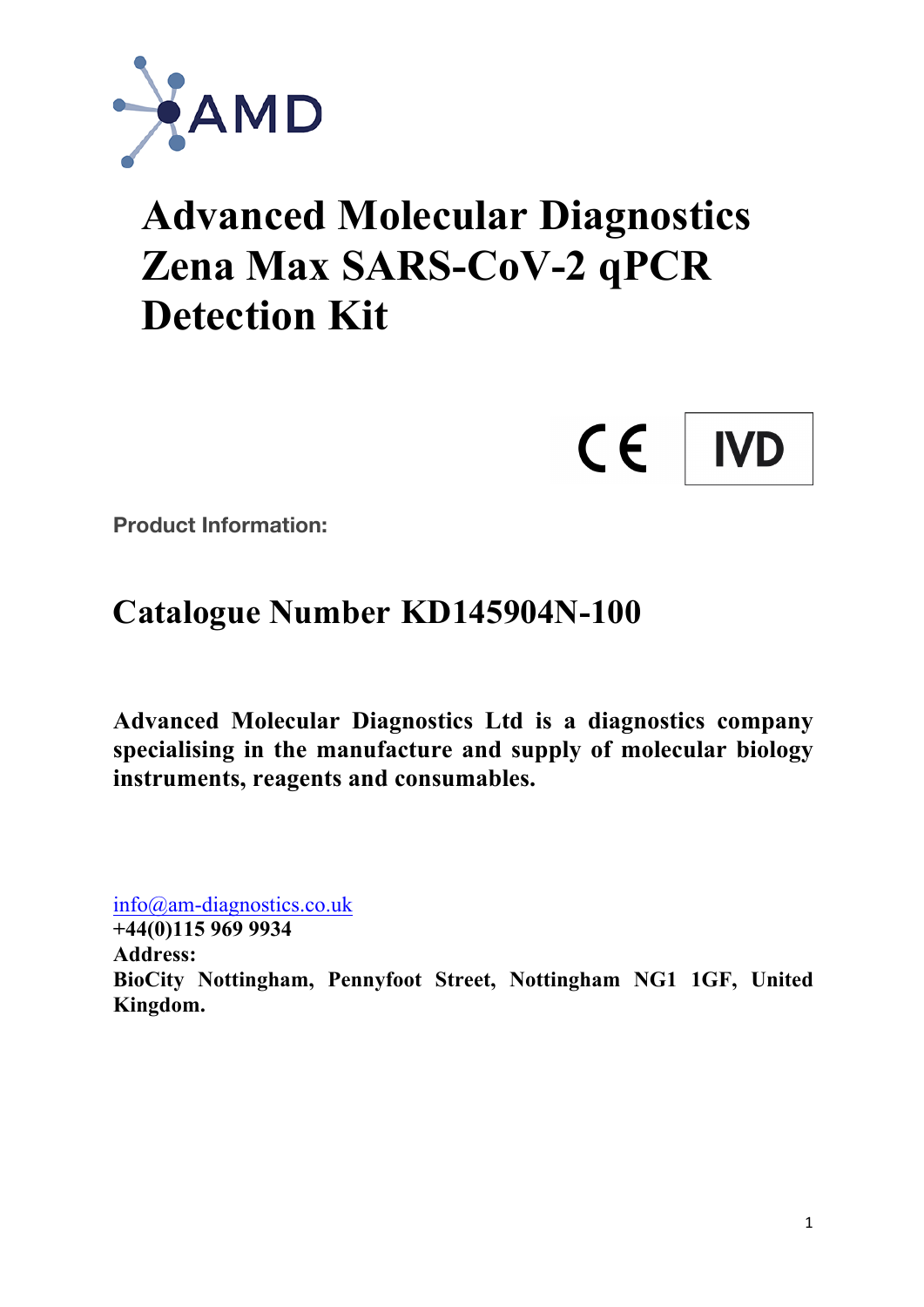

# **Table of Contents**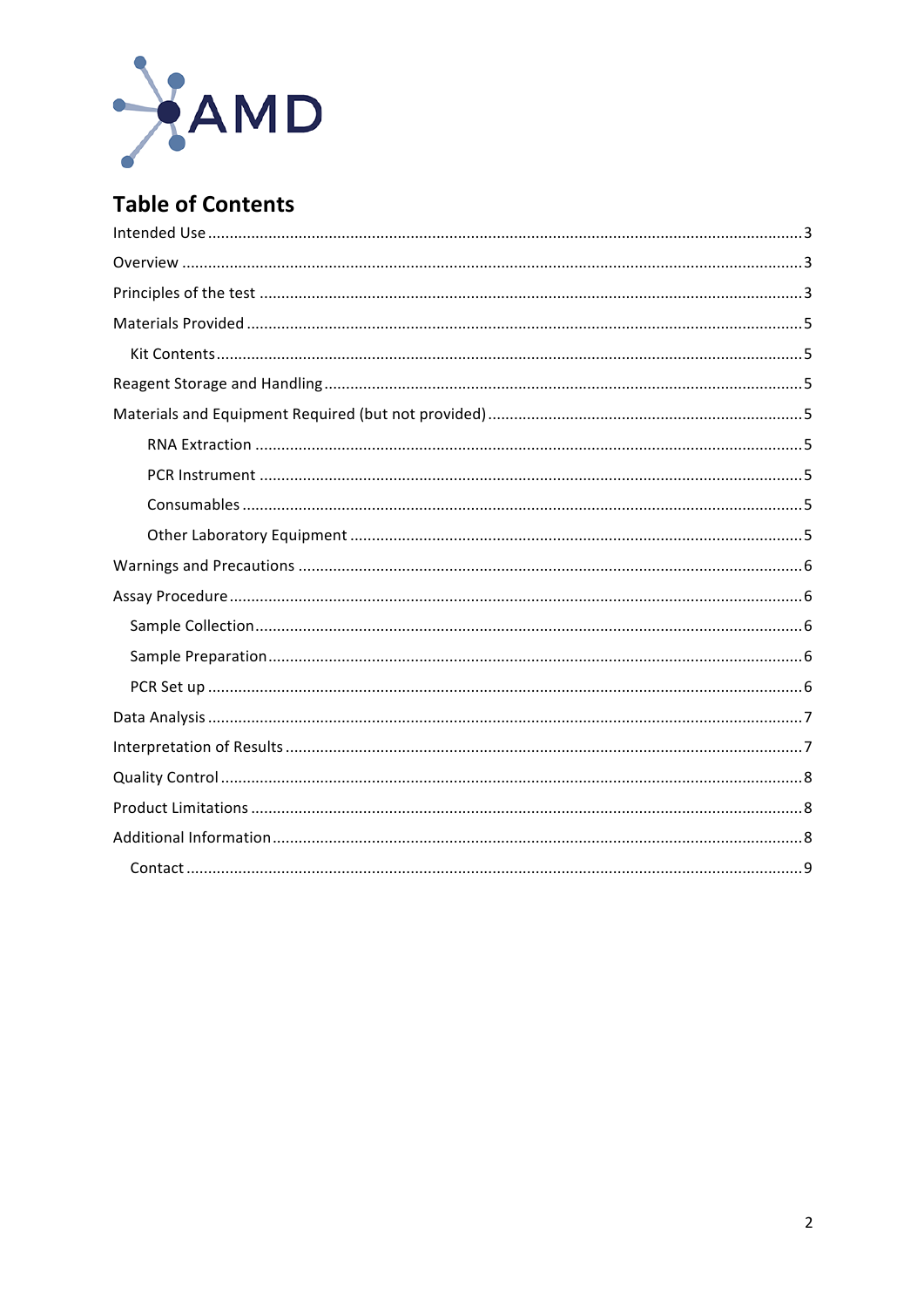

# **Intended Use**

1. This assay is an *in-vitro* PCR test for the qualitative identification of **new Corona virus 2019 COVID-19** RNA in human samples such as nasopharyngeal and oropharyngeal swab. It is based on the hydrolysis probe detection method and is a highly sensitive one-step RT-qPCR kit.

**For** *in vitro* **diagnostic use.**

#### **Overview**

**Corona virus 2019 COVID-19** is the virus responsible for respiratory disease caused by a novel (new) coronavirus that was first detected in Wuhan City, Hubei Province, China . The virus is contagious and can be spread from human to human primarily through the exchange of mucus droplets that are expelled through sneezes or coughs. The virus that causes the disease coronavirus disease 2019 COVID-19 The SARS-CoV-2 (2019-nCoV) is a severe acute respiratory syndrome coronavirus outbreak is an important reminder that the global community must strengthen national and international programs for detection and response to future disease outbreaks.

### **Principles of the test**

This kit detects the presence of COVID-19 using one-step RT-qPCR (both reactions in the same tube) by first reverse transcribing the genomic RNA target to cDNA, followed by amplification of the assay target and detection by the hydrolysis probe method of qPCR. The assay consists of a forward primer, a reverse primer and a probe labelled with the 5' FAM™ and ROX reporter dye with a 3' quencher. As the new target cDNA strand is synthesised, the tightly bound probe is cleaved by the 5' to 3' exonuclease activity of Taq polymerase which releases the fluorescent reporter from the quencher and substantially increases the fluorescent signal. The point at which the fluorescence becomes detectable above the background, the quantification cycle (Cq), is proportional to the amount of target present in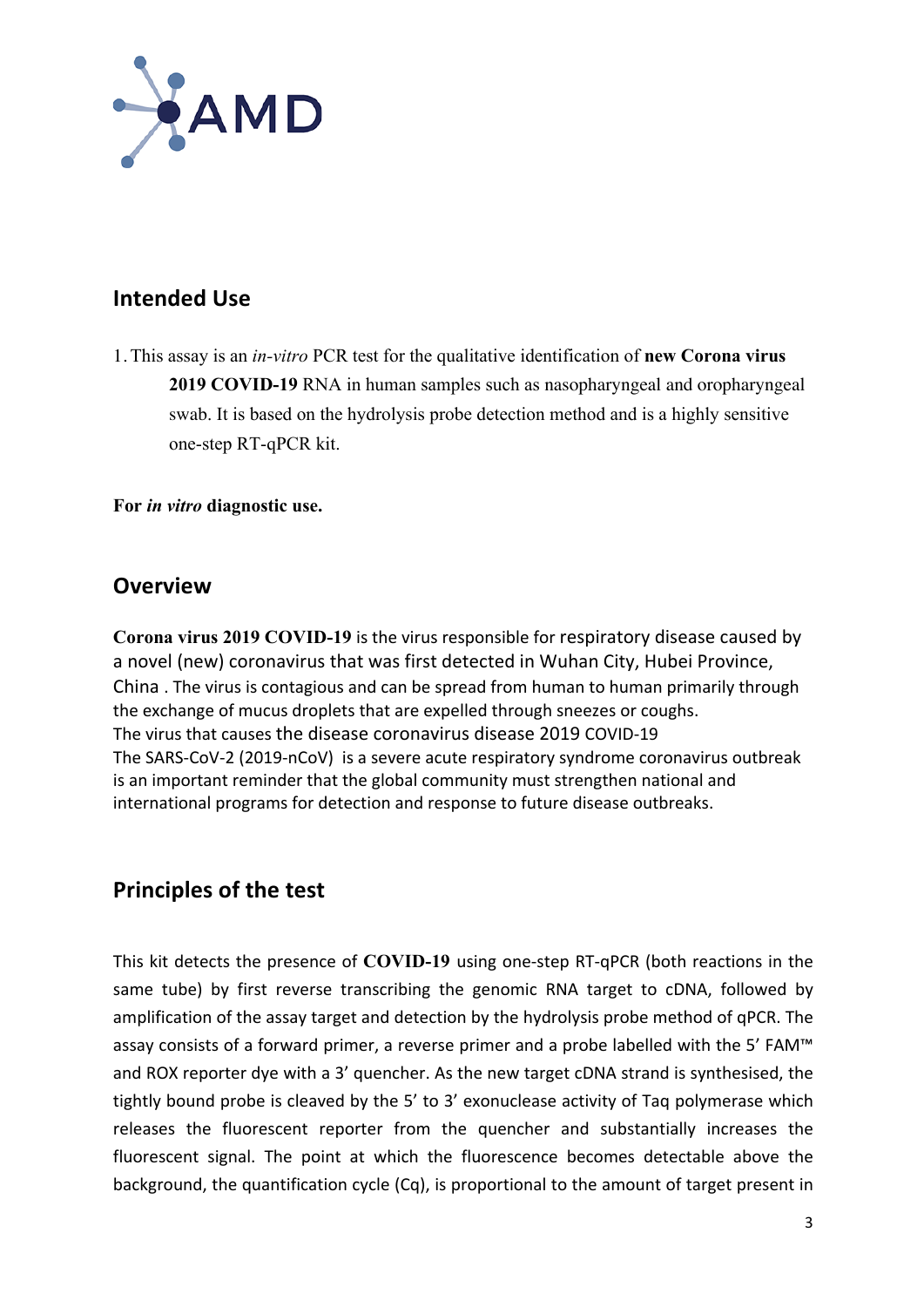

the sample. The primers and probe sets target N Gene which had previously been used in the identification of the SARS coronavirus, however, there is no cross-reactivity with this or any other coronavirus sequenced thus far. The SARS CoV-2 (2019-nCoV) genomes are designed for the in vitro detection of SARS COV-2 genomes. The lower the Cq, the greater the amount of target present. If, however Corona virus 2019 COVID-19 is not present, a FAM signal signal will not be produced. An internal positive control assay is provided in order to assess the quality of the isolated RNA and the effect of any PCR inhibitors that may be present. This assay contains two primers and a HEX labelled probe, designed to a highly conserved region of human RNA and a positive signal indicates that the RNA quality in the sample is acceptable for diagnostic testing. These assays are both incorporated into a ready-to-use PCR master mix which utilises hot start technology, thus minimising non-specific reactions and ensuring maximum sensitivity.

This *in vitro* diagnostic kit provides qualitative detection.



**Figure 1.** The principle of qPCR with hydrolysis probe detection for identifying the presence of COVID-19. The control assay in the master mix will produce a HEX signal if the RNA quality is acceptable. The COVID-19 assay will produce a FAM signal, if COVID-19 virus is present, however if it is not present, no FAM signal will be detected. Due to assay competition, the HEX signal may be reduced or absent when the FAM signal is strong.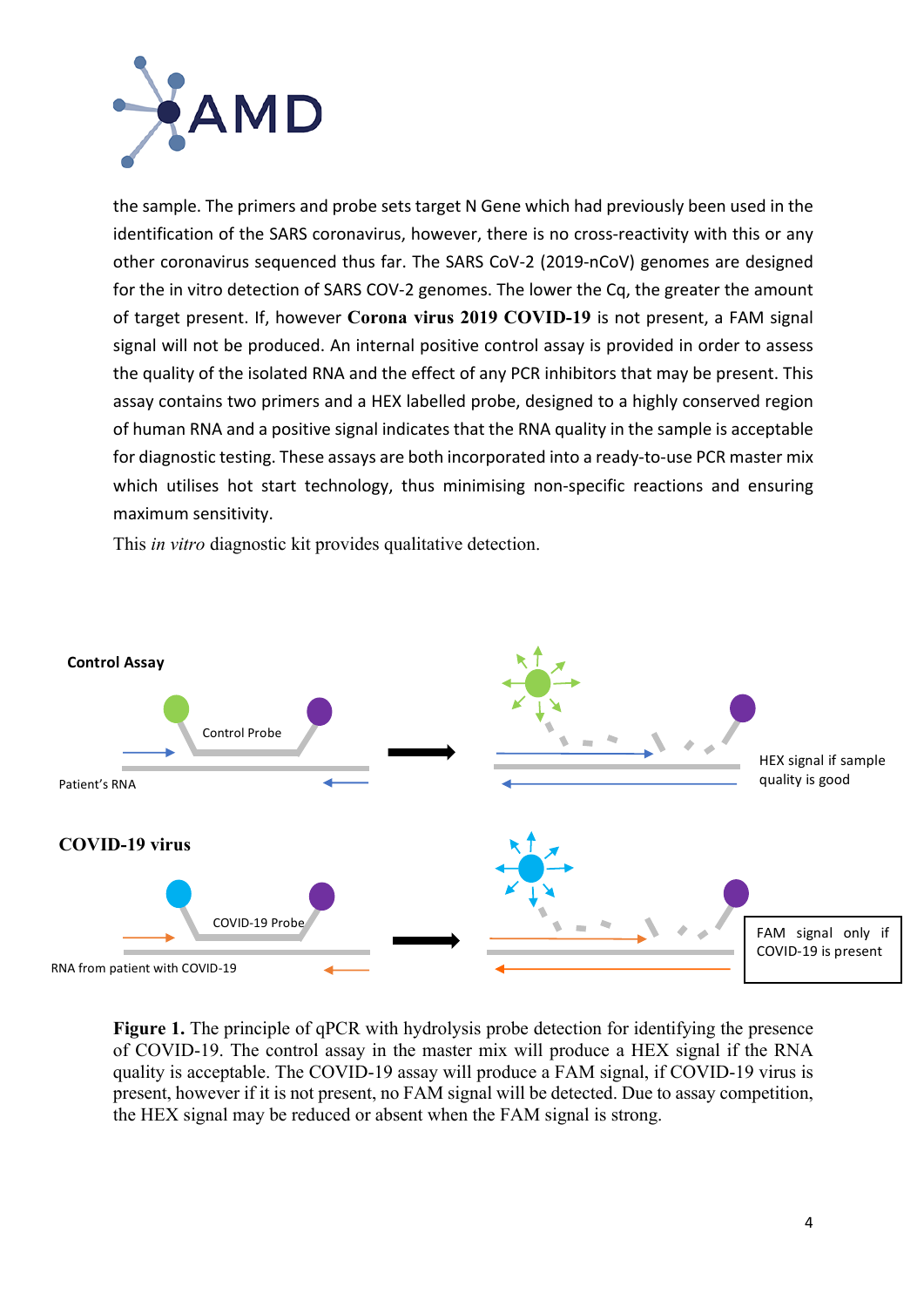

# **Materials Provided**

#### **Kit Contents**

- 1 x 1.9 ml COVID-19 FAM and Human RNase P HEX multiplex qPCR master mix
- 1 x 0.1ml RT Enzyme Mix
- 1 x 0.05 ml COVID-19 virus control
- 1 x 1 ml PCR Grade Water (nuclease free)

# **Reagent Storage and Handling**

The kits should be transported and stored at temperatures between -30°C and -15°C. The kit will remain stable at least until the expiry date printed on the package, if the storage temperature is kept. Repeated freeze thawing of the kit components may result in lower detection quality. It is recommended that the master mix is aliquoted to avoid this. Avoid exposure to light. Ensure that all reagent are thoroughly thawed, mixed and pulse centrifuged before use.

# **Materials and Equipment Required (but not provided)**

**RNA Extraction:** AMD recommends using the Luco-Viral NA Extraction Kit to extract DNA from the samples. Other leading kits, such as the QIAamp MinElute Virus Spin Kit (Qiagen) or inhouse methods are acceptable for use with this diagnostic kit, providing that it has been validated prior to use on patient samples.

**PCR Instrument:** This kit should be used with aPCR systems which can detect FAM and HEX fluorescent dyes. It is also compatible with both low and high ROX instruments.

**Consumables:** Use nuclease free PCR consumables appropriate to the qPCR instrument.

**Other Laboratory Equipment:** Vortex, micro centrifuge, micro pipettes and tips, microfuge tube rack, PCR tube/plate rack, spectrophotometer.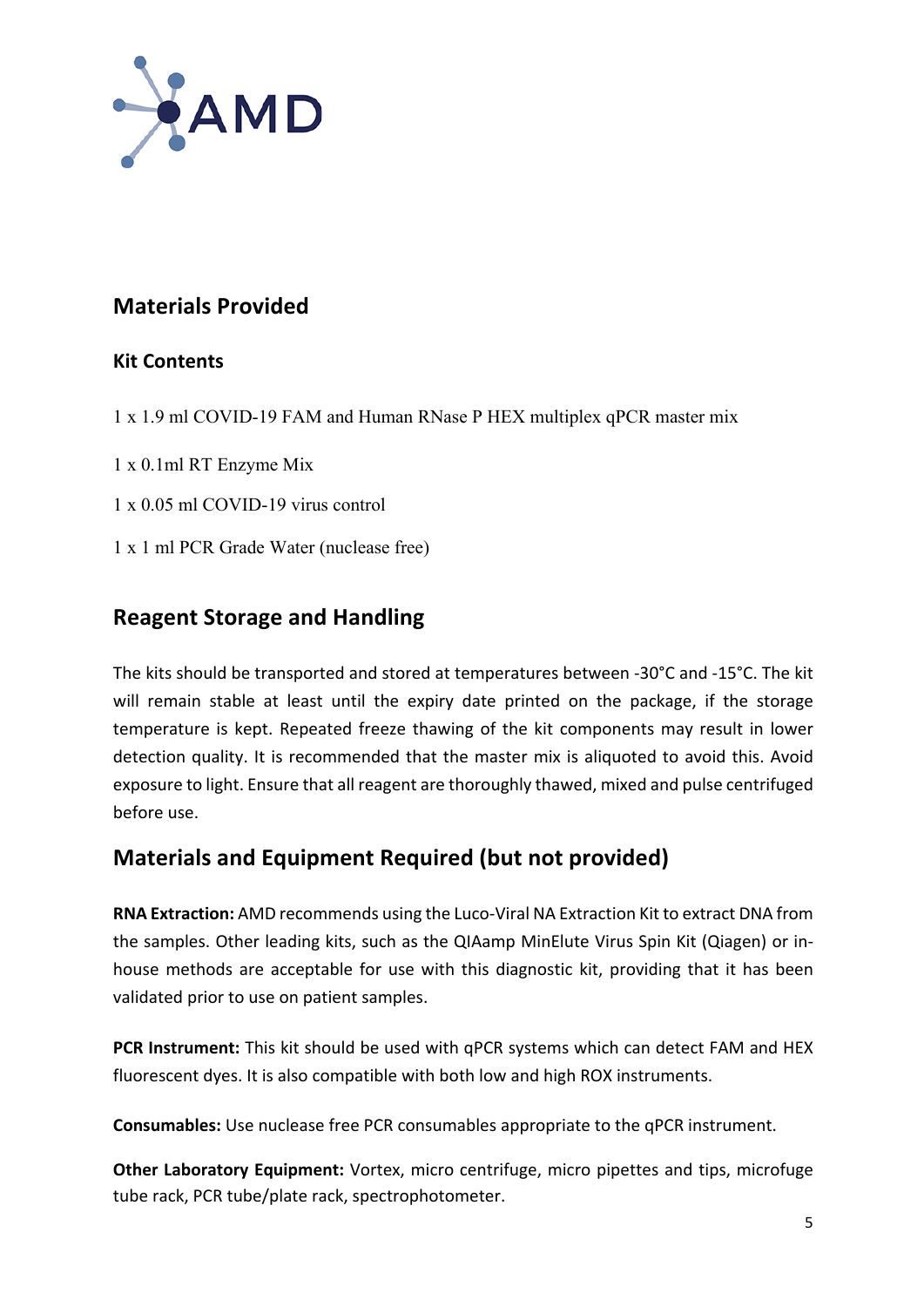

# **Warnings and Precautions**

When working with chemicals, always wear a suitable lab coat, disposable gloves, and protective goggles. For more information, please consult the appropriate safety data sheets (SDSs). Discard sample and assay waste according to your local safety regulations. It is essential to precisely follow the instructions in this manual, to ensure accurate results. Please familiarise yourself with this product manual and your qPCR instrument before using the AMD Zena Max COVID-19 qPCR Kit.

# **Assay Procedure**

#### **Sample Collection**

The sample for use with this kit is according to WHO recommendation the upper respiratory specimens like nasopharyngeal and oropharyngeal swab or wash in ambulatory patients or the lower respiratory specimens like sputum (if produced) and/or endotracheal aspirate or bronchoalveolar lavage in patients with more severe respiratory disease. Please ensure that the sample is stored correctly and kept away from any contamination.

#### **Sample Preparation**

For optimal results use the Luco-Viral NA Extraction Kit to isolate RNA from the samples. The resulting nucleic acid will be a mixture of DNA and RNA. It is important to ensure that all samples are kept free from any contamination and correct storage procedures are followed to ensure there is no damage to the RNA. Quantify the RNA using a spectrophotometer and dilute to 3-5ng/ $\mu$ l in nuclease free water or nuclease free TE buffer pH8.0. Store the RNA at 2-8 $\degree$ C for up to 24 hours, then at  $-20^{\circ}$ C for longer term storage to ensure there is no damage to the RNA.

#### **PCR** Set up

- 1. Ensure that all reagents and samples are thawed completely, mixed and briefly centrifuged. Keep all reagents and samples on ice during this procedure.
- 2. Set up the reactions using the table below.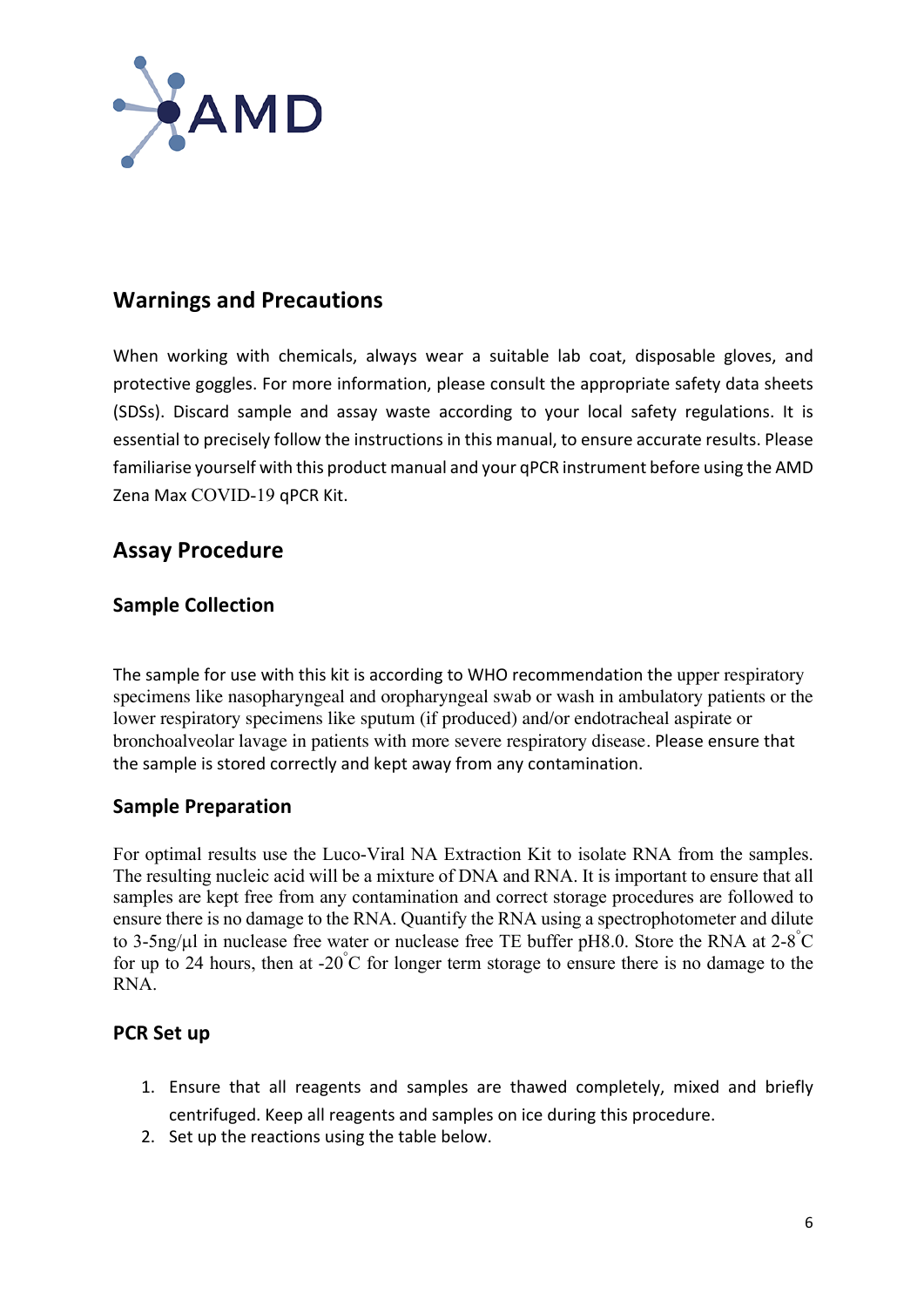

| Product                              | Volume x1       | Volume x 10     |
|--------------------------------------|-----------------|-----------------|
| Master mix including multiplex assay | 19 <sub>µ</sub> | 190µl           |
| Reverse transcriptase                | 1µl             | 10 <sub>µ</sub> |
| RNA sample/Control                   | 5 <sub>µ</sub>  | $5*$            |

\*Add directly to the PCR tubes/plate.

- 3. Add the RNA samples and the COVID-19 control to the PCR tubes/plate. Also add 5µl nuclease free water in place of the RNA as a No Template Control (NTC).
- 4. Seal the PCR tubes or plate and briefly spin to ensure that the reagents are at the bottom and no air bubbles are present.
- 5. Place the plate/tubes in the qPCR thermal cycler and use the following thermal profile:

#### **Thermal Profile:**

| Stage/Step       | <b>Temperature</b> | <b>Time</b>      |
|------------------|--------------------|------------------|
| Stage 1: Step 1  | $55^{\circ}$ C     | $15 \text{ min}$ |
| Stage 1: Step 2  | $95^{\circ}$ C     | 5 min            |
| 40 Cycles        |                    |                  |
| Stage 2: Step 1  | $95^{\circ}$ C     | 10 sec           |
| Stage 2: Step 2* | $55^{\circ}$ C     | 30 sec           |

\*Data collection step in FAM (diagnostic assay) and HEX (internal control assay) channels.

6. When the run has finished, dispose of the PCR reaction tubes/plate in an appropriate manner in accordance with local and national regulations.

# **Data Analysis**

Analyse the data if the software does not do this automatically at the end of the run. Export the data to Excel or a PDF report, depending on the qPCR instrument used, and view the results.

# **Interpretation of Results**

This is a qualitative assay and indicates the presence or absence of COVID-19. The results should be interpreted as follows, using Table one as a quick reference guide: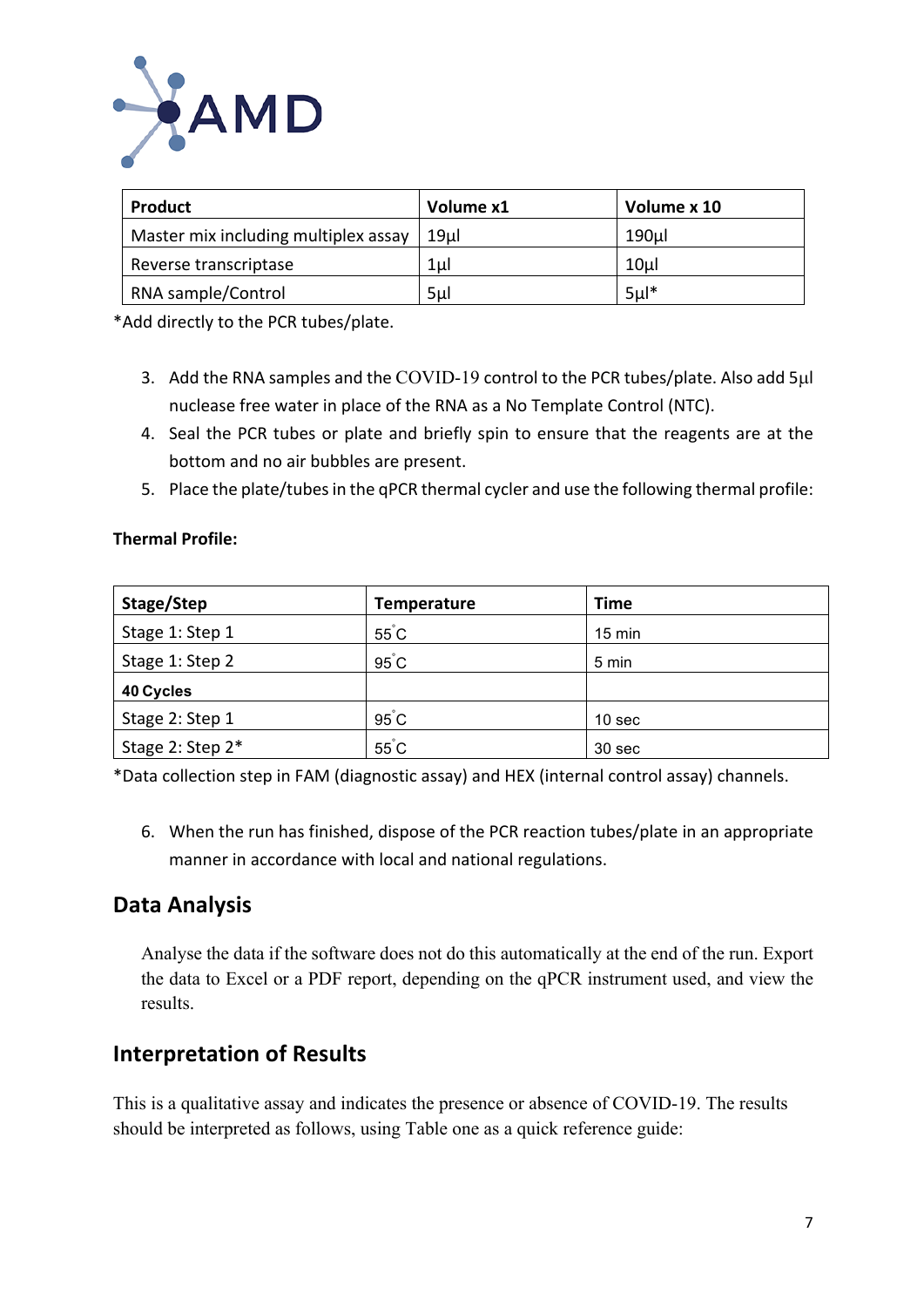

- The internal control assay signal in the HEX (yellow) channel should be present but may be absent or have a high Cq value (low signal) when the diagnostic assay signal is strong.
- If there is a signal in the FAM (green) channel, with or without a HEX signal, the sample is **positive** for COVID-19 virus.
- If there is a HEX signal but no FAM signal, the sample is **negative** for COVID-19 virus.
- If there is no signal in either channels, the result is **inconclusive**.

| <b>Result</b> |            |                         |
|---------------|------------|-------------------------|
| <b>HEX</b>    | <b>FAM</b> | Interpretation          |
| Positive      | Positive   | Positive for SARS-CoV-2 |
| No Cq         | Positive   | Positive for SARS-CoV-2 |
| Positive      | No Cq      | Negative for SARS-CoV-2 |
| No Cq         | No Cq      | Inconclusive            |

**Table 1**. Interpretation of the results obtained from the Zena Max COVID-19 virus qPCR Kit.

# **Quality Control**

**Quality:** All AMD kits are manufactured under high quality standard methods and unique precision, comparable with other leading commercial COVID-19 virus diagnostic kits.

**Sensitivity**: The Zena Max COVID-19 qPCR kit is highly sensitive, able to detect a minimum of 1 copies per reaction under our validation methods and devices.

**Specificity:** This AMD COVID-19 kit is up to 100% specific for the COVID-19 N gene under our validation methods and devices.

# **Product Limitations**

.

This kit is for in vitro diagnostic procedures and should only be used by specifically trained laboratory personnel. The expiry date of all components must be checked before use and disposed of if expired. Occasionally mutations may arise in the region of the genome targeted by the primers and probes of this assay, leading to reduction in performance or failure of the assay. The assay design and efficacy is reviewed periodically.

# **Additional Information**